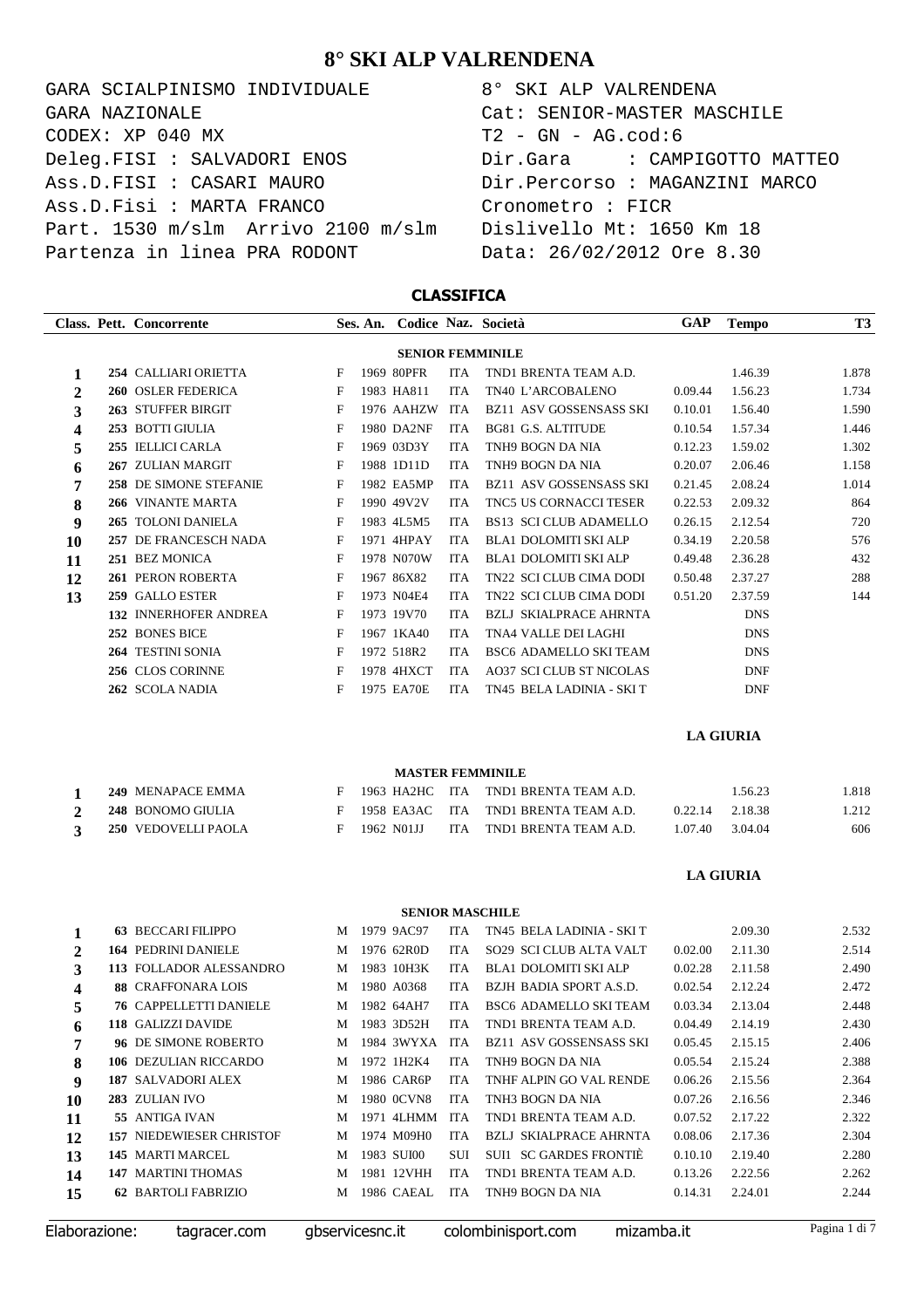GARA SCIALPINISMO INDIVIDUALE CODEX: XP 040 MX Deleg.FISI : SALVADORI ENOS Ass.D.FISI : CASARI MAURO Ass.D.Fisi : MARTA FRANCO Part. 1530 m/slm Arrivo 2100 m/slm Partenza in linea PRA RODONT GARA NAZIONALE

| 8° SKI ALP VALRENDENA          |
|--------------------------------|
| Cat: SENIOR-MASTER MASCHILE    |
| T2 - GN - AG.cod:6             |
| Dir.Gara : CAMPIGOTTO MATTEO   |
| Dir.Percorso : MAGANZINI MARCO |
| Cronometro : FICR              |
| Dislivello Mt: 1650 Km 18      |
| Data: 26/02/2012 Ore 8.30      |

#### **CLASSIFICA**

|               | Class. Pett. Concorrente       |                 | Ses. An. |                |            | Codice Naz. Società            | GAP        | <b>Tempo</b> |    | T <sub>3</sub> |
|---------------|--------------------------------|-----------------|----------|----------------|------------|--------------------------------|------------|--------------|----|----------------|
| 16            | 69 BONAZZA MAURO               | M               |          | 1981 DAMDZ ITA |            | TND1 BRENTA TEAM A.D.          | 0.14.53    | 2.24.23      |    | 2.220          |
| 17            | 175 POZZI VALERIO              | M               |          | 1988 3WEA5     | <b>ITA</b> | SO29 SCI CLUB ALTA VALT        | 0.15.34    | 2.25.04      |    | 2.202          |
| 18            | <b>64 BERERA ADRIANO</b>       | M               |          | 1979 1ALXP     | <b>ITA</b> | LC08 A.S.PREMANA               | 0.16.09    | 2.25.39      |    | 2.178          |
| 19            | 101 DEL MISSIER MARCO          | M               |          | 1983 3X4W2     | <b>ITA</b> | <b>UD25 S.S. FORNESE</b>       | 0.16.37    | 2.26.07      |    | 2.160          |
| 20            | 144 MARIOTTI LUCA              | M               |          | 1980 4H85D     | <b>ITA</b> | TND1 BRENTA TEAM A.D.          | 0.19.21    | 2.28.51      |    | 2.136          |
| 21            | 176 PROTTI ANDREA              | M               |          | 1981 CAVTD     | <b>ITA</b> | BLA1 DOLOMITI SKI ALP          | 0.19.27    | 2.28.57      |    | 2.118          |
| 22            | 208 UNTERHUBER GERHARD         | M               |          | 1969 7361A     | <b>ITA</b> | BZJL A.S.D. SKIALPRACE V       | 0.19.58    | 2.29.28      |    | 2.094          |
| 23            | 99 DEGASPERI MANUEL            | M               |          | 1981 85ERN     | <b>ITA</b> | TN40 L'ARCOBALENO              | 0.20.32    | 2.30.02      |    | 2.076          |
| 24            | 136 LAMPIS MATTIA              | M               |          | 1986 1CVVK     | ITA        | TN13 SCI FONDO VAL DI SO       | 0.22.58    | 2.32.28      |    | 2.052          |
| 25            | 150 MATTIATO ANDREA            | M               |          | 1978 HAT5Y     | <b>ITA</b> | TN22 SCI CLUB CIMA DODI        | 0.23.39    | 2.33.09      |    | 2.034          |
| 26            | 73 CALZOLARI NICOLA            | M               |          | 1983 FA7ND     | <b>ITA</b> | BLA1 DOLOMITI SKI ALP          | 0.24.13    | 2.33.43      |    | 2.016          |
| 27            | 177 PUNTEL FABRIZIO            | M               |          | 1970 4HX3L     | <b>ITA</b> | PD13 CUS PADOVA                | 0.25.08    | 2.34.38      |    | 1.992          |
| 28            | 82 CHELODI LUCIO               | M               |          | 1979 HAPKW     | ITA        | TNC9 G.S. CASTELLO             | 0.25.14    | 2.34.44      |    | 1.974          |
| 29            | 134 IRSARA ANDREAS             | M               |          | 1972 3WYWY ITA |            | BZJH BADIA SPORT A.S.D.        | 0.25.29    | 2.34.59      |    | 1.950          |
| 30            | 112 FENAROLI DIEGO             | M               |          | 1973 61D47     | <b>ITA</b> | BS92 S.C. UGOLINI SKI ALP      | 0.26.23    | 2.35.53      |    | 1.932          |
| 31            | 133 IRSARA RENE'               | M               |          | 1981 HAFR3     | <b>ITA</b> | BZJH BADIA SPORT A.S.D.        | 0.26.38    | 2.36.08      |    | 1.908          |
| 32            | 200 THALER SIGMUND             | M               |          | 1988 AAEV7     | <b>ITA</b> | TND1 BRENTA TEAM A.D.          | 0.26.55    | 2.36.25      | ** | 1.890          |
| 33            | 194 STANCHINA ANDREA           | M               |          | 1981 N06PK     | <b>ITA</b> | TN97 GS MONTE GINER            | 0.27.00    | 2.36.30      |    | 1.866          |
| 34            | 141 MAFFEI FRANCESCO           | M               |          | 1982 NOK7P     | <b>ITA</b> | TNHF ALPIN GO VAL RENDE        | 0.28.10    | 2.37.40      |    | 1.848          |
| 35            | 35 VILIOTTI ROBERTO            | M               |          | 1985 0DK0L     | <b>ITA</b> | TNH9 BOGN DA NIA               | 0.28.13    | 2.37.43      |    | 1.824          |
| 36            | 117 FORNI ALESSANDRO           | M               |          | 1980 HAEXW     | ITA        | TN40 L'ARCOBALENO              | 0.28.31    | 2.38.01      |    | 1.806          |
| 37            | <b>68 BIANCHI FILIPPO</b>      | M               |          | 1990 N01JL     | <b>ITA</b> | TND1 BRENTA TEAM A.D.          | 0.28.34    | 2.38.04      |    | 1.782          |
| 38            | 78 CASNA LORIS                 | M               |          | 1985 FA62H     | <b>ITA</b> | TND1 BRENTA TEAM A.D.          | 0.29.10    | 2.38.40      |    | 1.764          |
| 39            | 90 CURTONI MATTIA              | M               |          | 1981 90F1T     | <b>ITA</b> | SO38 SC VALTARTANO ASD         | 0.29.24    | 2.38.54      |    | 1.746          |
| 40            | 275 VARESCO LUCA               | M               |          | 1978 7031J     | <b>ITA</b> | TNC5 US CORNACCI TESER         | 0.31.08    | 2.40.38      |    | 1.722          |
| 41            | 121 GIANOLA DOMENICO           | M               |          | 1976 0DE6D     | <b>ITA</b> | LC08 A.S.PREMANA               | 0.31.52    | 2.41.22      |    | 1.704          |
| 42            | 161 PANZERA LORENZO            | M               |          | 1970 81FX1     | <b>ITA</b> | <b>AO11 CORRADO GEX</b>        | 0.31.53    | 2.41.23      | ** | 1.680          |
| 43            | 85 CISAMOLO CLAUDIO            | M               |          | 1971 54HP4     | <b>ITA</b> | VR06 SCI CLUB ROVERE A.S       | 0.33.11    | 2.42.41      |    | 1.662          |
| 44            | <b>189 SARTORI TIMOTEO</b>     | M               |          | 1971 91LV1     | <b>ITA</b> | TND1 BRENTA TEAM A.D.          | 0.33.28    | 2.42.58      |    | 1.638          |
| 45            | 139 MAESTRI GIOSUE'            | M               |          | 1969 A1H99     | <b>ITA</b> | TND1 BRENTA TEAM A.D.          | 0.33.31    | 2.43.01      |    | 1.620          |
| 46            | 149 MATTEI ANDREA              | M               |          | 1970 64L6M     | <b>ITA</b> | TNA4 VALLE DEI LAGHI           | 0.34.37    | 2.44.07      |    | 1.596          |
| 47            | 201 THALER WINFRID             | M               |          | 1991 DA8H1     | <b>ITA</b> | TND1 BRENTA TEAM A.D.          | 0.34.53    | 2.44.23      | ** | 1.578          |
| 48            | 276 VARESCO CHRISTIAN          | M               |          | 1990 M0FW7     | <b>ITA</b> | TNC5 US CORNACCI TESER         | 0.34.55    | 2.44.25      |    | 1.554          |
| 49            | <b>75 CAPOVILLA ALESSANDRO</b> | M               |          | 1973 7360X     | ITA        | <b>BZ11 ASV GOSSENSASS SKI</b> | 0.35.02    | 2.44.32      |    | 1.536          |
| 50            | 206 TRENTINI FABIO             | M               |          | 1972 FAALT     | <b>ITA</b> | TND1 BRENTA TEAM A.D.          | 0.36.10    | 2.45.40      |    | 1.518          |
| 51            | <b>192 SCALVINI ROBERTO</b>    | M               |          | 1973 71CWE     | <b>ITA</b> | BS92 S.C. UGOLINI SKI ALP      | 0.36.17    | 2.45.47      |    | 1.494          |
| 52            | 100 DEGASPERI MICHELE          | М               |          | 1968 91LTP     | ITA        | TN13 SCI FONDO VAL DI SO       | 0.37.06    | 2.46.36      |    | 1.476          |
| 53            | 77 CARPENE CLAUDIO             | M               |          | 1970 63RVV     | ITA        | VR05 SCI NORDICO PRISMA        | 0.37.30    | 2.47.00      |    | 1.452          |
| 54            | 180 REDOLFI MAURO              | M               |          | 1970 EAE26     | ITA        | TN13 SCI FONDO VAL DI SO       | 0.37.36    | 2.47.06      |    | 1.434          |
| 55            | <b>65 BERNARDI ALESSANDRO</b>  | M               |          | 1980 LAACA     | <b>ITA</b> | TND1 BRENTA TEAM A.D.          | 0.37.50    | 2.47.20      |    | 1.410          |
| 56            | 184 ROMANO GIOVANNI            | M               |          | 1975 1FM5C     | ITA        | TND1 BRENTA TEAM A.D.          | 0.38.01    | 2.47.31      |    | 1.392          |
| 57            | 93 DALPIAZ VALENTINO           | M               |          | 1985 HA53L     | ITA        | TND1 BRENTA TEAM A.D.          | 0.40.35    | 2.50.05      |    | 1.368          |
| 58            | 129 GUGOLE DIEGO               | M               |          | 1977 A1519     | ITA        | VR05 SCI NORDICO PRISMA        | 0.40.55    | 2.50.25      |    | 1.350          |
| 59            | 97 DEBALINI GIANLUCA           | M               |          | 1974 CA3HY     | ITA        | BS92 S.C. UGOLINI SKI ALP      | 0.42.31    | 2.52.01      | ** | 1.326          |
| 60            | 140 MAFFEI ROBERTO             | M               |          | 1970 49RH5     | ITA        | TND1 BRENTA TEAM A.D.          | 0.42.32    | 2.52.02      |    | 1.308          |
| 61            | 152 MILINI LUCA                | M               |          | 1974 51L7M     | ITA        | <b>BS90 SC PEZZORO</b>         | 0.44.50    | 2.54.20      |    | 1.284          |
| 62            | 126 GOTTARDINI MASSIMO         | М               |          | 1973 NOET5     | ITA        | TN40 L'ARCOBALENO              | 0.45.22    | 2.54.52      | ** | 1.266          |
| Elaborazione: | tagracer.com                   | gbservicesnc.it |          |                |            | colombinisport.com             | mizamba.it |              |    | Pagina 2 di 7  |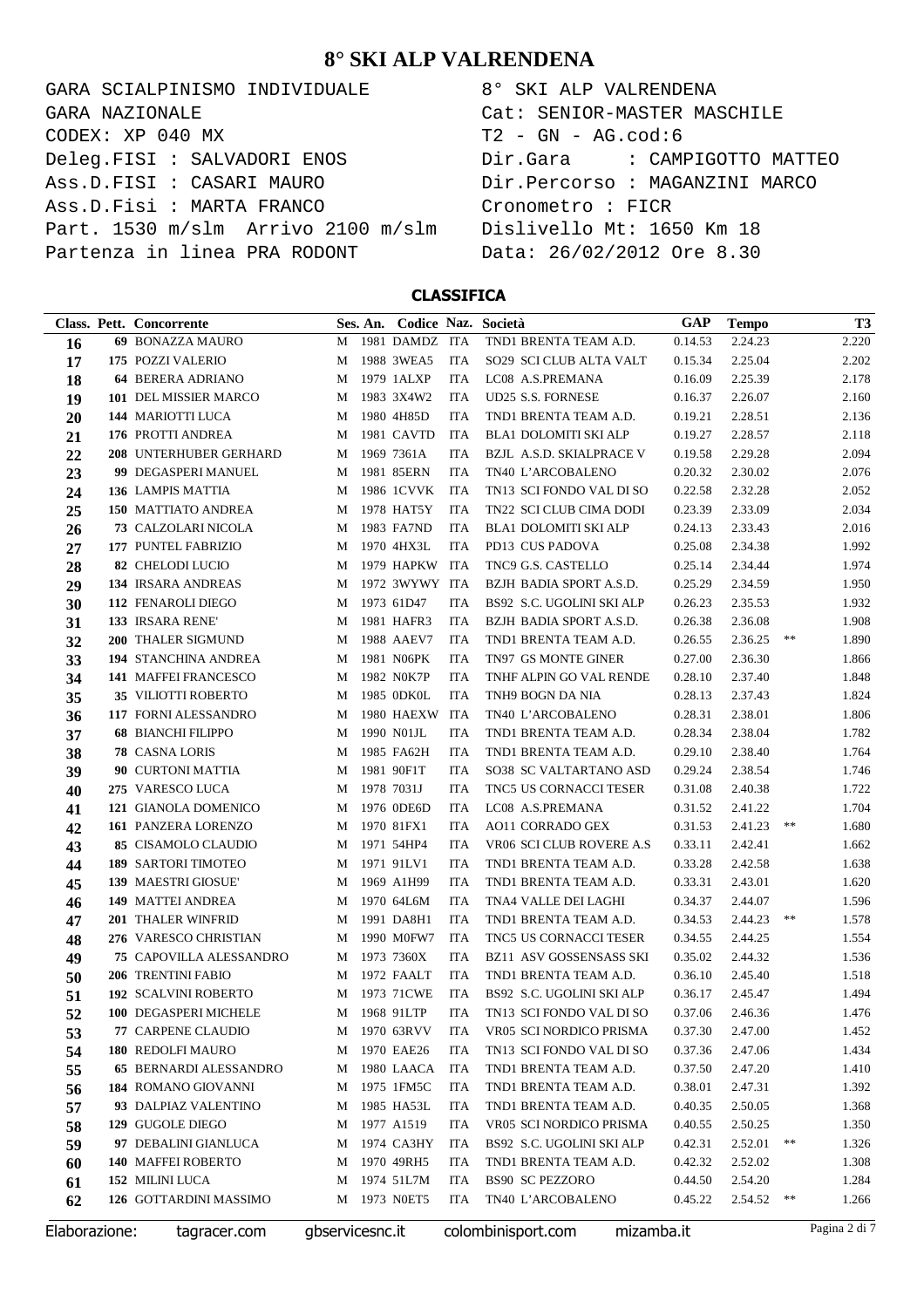GARA SCIALPINISMO INDIVIDUALE  $\texttt{CODEX}: \texttt{XP} \texttt{040} \texttt{MX}$ Deleg.FISI : SALVADORI ENOS Ass.D.FISI : CASARI MAURO Ass.D.Fisi : MARTA FRANCO Part. 1530 m/slm Arrivo 2100 m/slm Partenza in linea PRA RODONT GARA NAZIONALE

| 8° SKI ALP VALRENDENA                      |
|--------------------------------------------|
| Cat: SENIOR-MASTER MASCHILE                |
| T2 - GN - AG.cod:6                         |
| Dir.Gara                 CAMPIGOTTO MATTEO |
| Dir.Percorso : MAGANZINI MARCO             |
| Cronometro : FICR                          |
| Dislivello Mt: 1650 Km 18                  |
| Data: 26/02/2012 Ore 8.30                  |

### **CLASSIFICA**

|               | Class. Pett. Concorrente      |                 | Ses. An. Codice Naz. Società |            |                                  | <b>GAP</b> | <b>Tempo</b>    |    | T3            |
|---------------|-------------------------------|-----------------|------------------------------|------------|----------------------------------|------------|-----------------|----|---------------|
| 63            | 79 CECCATO DINO               | М               | 1978 64ETF                   | <b>ITA</b> | TN85 SKI TEAM LAGORAI            | 0.45.31    | 2.55.01         |    | 1.248         |
| 64            | <b>86 CONFORTI LUCA</b>       | M               | 1986 M0KAR                   | <b>ITA</b> | TND1 BRENTA TEAM A.D.            | 0.46.30    | 2.56.00         |    | 1.224         |
| 65            | 102 DELLAGIACOMA ANDREA       | M               | 1981 DAV35                   | <b>ITA</b> | TNF3 US DOLOMITICA               | 0.46.35    | 2.56.05         |    | 1.206         |
| 66            | 185 ROSSI NICOLA              | M               | 1984 EA490                   | <b>ITA</b> | BSC6 ADAMELLO SKI TEAM           | 0.46.38    | 2.56.08         |    | 1.182         |
| 67            | 186 SALERI LUCIO              | M               | 1967 3DR64                   | <b>ITA</b> | BS92 S.C. UGOLINI SKI ALP        | 0.46.42    | 2.56.12         |    | 1.164         |
| 68            | <b>80 CECCHIN DAVID</b>       | M               | 1984 LA6J5                   | <b>ITA</b> | BLA1 DOLOMITI SKI ALP            | 0.46.53    | 2.56.23         |    | 1.140         |
| 69            | 270 VALENTI LUCA              | M               | 1967 12XVL                   | <b>ITA</b> | TND1 BRENTA TEAM A.D.            | 0.47.31    | 2.57.01         |    | 1.122         |
| 70            | <b>151 MATURI LORIS</b>       | M               | 1977 91LTR                   | <b>ITA</b> | TN84 US CARISOLO                 | 0.47.47    | 2.57.17         |    | 1.098         |
| 71            | 127 GRIGI MARCO               | M               | 1978 1LRAH                   | <b>ITA</b> | LC08 A.S.PREMANA                 | 0.48.09    | 2.57.39         |    | 1.080         |
| 72            | 114 FONDRIEST TOMMASO         | M               | 1983 LAA8M                   | <b>ITA</b> | TN13 SCI FONDO VAL DI SO         | 0.48.16    | 2.57.46         |    | 1.056         |
| 73            | <b>59 BAILONI CLAUDIO</b>     | M               | 1970 HAPPP                   | <b>ITA</b> | TND6 SCI CLUB VIGOLO VA          | 0.48.26    | 2.57.56         |    | 1.038         |
| 74            | <b>130 HOLZER THOMAS</b>      | M               | 1988 EAMEL                   | <b>ITA</b> | <b>BZ11 ASV GOSSENSASS SKI</b>   | 0.48.36    | 2.58.06         |    | 1.014         |
| 75            | 165 PERUFFO MARCO             | M               | 1969 908M5                   | <b>ITA</b> | VI41 SC CAI SCHIO                | 0.48.41    | 2.58.11         |    | 996           |
| 76            | 54 ANGELI ROBERTO             | M               | 1977 N06FT                   | <b>ITA</b> | TN40 L'ARCOBALENO                | 0.48.46    | 2.58.16         |    | 978           |
| 77            | 171 PINTO GUIDO               | M               | 1979 FA8PC                   | <b>ITA</b> | <b>BG81 G.S. ALTITUDE</b>        | 0.49.21    | 2.58.51         |    | 954           |
| 78            | 109 FAZZINI MAURO             | M               | 1978 40A46                   | <b>ITA</b> | LC08 A.S.PREMANA                 | 0.49.25    | 2.58.55         |    | 936           |
| 79            | <b>159 PALLAVER FRANCESCO</b> | M               | 1981 M0H7N                   | <b>ITA</b> | TNC5 US CORNACCI TESER           | 0.49.28    | 2.58.58         |    | 912           |
| 80            | 143 MAGNI ALBERTO             | M               | 1970 0DD0Y                   | <b>ITA</b> | LC08 A.S.PREMANA                 | 0.49.30    | 2.59.00         |    | 894           |
| 81            | 284 PATELLI ANDREA            | M               | 1975 C0R7D                   | <b>ITA</b> | <b>BG30 GSA SOVERE</b>           | 0.49.43    | 2.59.13         |    | 870           |
| 82            | 172 PINTO ELIO                | M               | 1985 N02N2                   | <b>ITA</b> | <b>BG81 G.S. ALTITUDE</b>        | 0.51.04    | 3.00.34         |    | 852           |
| 83            | 154 MONDINI DIEGO             | M               | 1985 3WCF6                   | <b>ITA</b> | TND1 BRENTA TEAM A.D.            | 0.52.51    | 3.02.21         |    | 828           |
| 84            | 272 VALENTINI STEFANO         | M               | 1977 CARAZ                   | <b>ITA</b> | TN40 L'ARCOBALENO                | 0.53.57    | 3.03.27         |    | 810           |
| 85            | 135 IRSARA MICHAEL            | M               | 1975 3RDR5                   | <b>ITA</b> | BZJH BADIA SPORT A.S.D.          | 0.56.49    | 3.06.19         | ** | 786           |
| 86            | 142 MAGNABOSCO DAVIDE         | M               | 1970 49A8R                   | <b>ITA</b> | VI41 SC CAI SCHIO                | 0.56.57    | 3.06.27         |    | 768           |
| 87            | 105 DEVESCOVI FABRIZIO        | M               | 1968 HANXK ITA               |            | TNF1 POL.MOLINA ZON TE           | 0.57.09    | 3.06.39         |    | 750           |
| 88            | 91 DALDOSS MANUEL             | M               | 1986 1H342                   | <b>ITA</b> | TND1 BRENTA TEAM A.D.            | 0.58.54    | 3.08.24         |    | 726           |
| 89            | <b>49 AGLIONI LUCA</b>        | M               | 1981 DAML6                   | <b>ITA</b> | TND1 BRENTA TEAM A.D.            | 1.00.28    | 3.09.58         |    | 708           |
| 90            | 146 MARTINAZZOLI ANDREA       | M               | 1975 924CM                   | <b>ITA</b> | BS92 S.C. UGOLINI SKI ALP        | 1.00.29    | 3.09.59         |    | 684           |
| 91            | 286 GITTI ALESSANDRO          | M               | 1968 810LN                   | <b>ITA</b> | <b>BS81 BRIXIA SCI</b>           | 1.01.08    | 3.10.38         |    | 666           |
| 92            | 158 ORSI CRISTIAN             | M               | 1975 N06XP                   | <b>ITA</b> | TNHF ALPIN GO VAL RENDE          | 1.01.43    | 3.11.13         |    | 642           |
| 93            | <b>190 SARTORI THOMAS</b>     | M               | 1975 DAVYF                   | <b>ITA</b> | TND1 BRENTA TEAM A.D.            | 1.01.50    | 3.11.20         |    | 624           |
| 94            | 51 ANDREOLLI PAOLO            | M               | 1975 N047Y                   | <b>ITA</b> | TNH4 BRENTONICO SKI TEA          | 1.02.15    | 3.11.45         | ** | 600           |
| 95            | 125 GNUTTI MASSIMO            | M               | 1968 AAMTY                   | ITA        | BS92 S.C. UGOLINI SKI ALP        | 1.04.35    | 3.14.05         |    | 582           |
| 96            | 103 DELLAMARIA FRANCO         | M               | 1973 LA3YF                   | <b>ITA</b> | TN85 SKI TEAM LAGORAI            | 1.04.49    | 3.14.19         |    | 558           |
| 97            | 67 BERTOLINI ANDREA           | М               | 1977 NOCLM                   | <b>ITA</b> | TNJ1 MBS MALCESINE               | 1.06.17    | 3.15.47         |    | 540           |
| 98            | 168 PIACINI EGON              | M               | 1980 08PW7                   | <b>ITA</b> | TND1 BRENTA TEAM A.D.            | 1.06.32    | 3.16.02         | ** | 516           |
| 99            | 155 MORABITO REMO             |                 | M 1968 HA6TY ITA             |            | TND1 BRENTA TEAM A.D.            |            | 1.08.15 3.17.45 |    | 498           |
| <b>100</b>    | <b>60 BAMPI MARCO</b>         | M               | <b>1976 FAENF</b>            | ITA        | TNE7 SC PANAROTTA                | 1.11.00    | 3.20.30         |    | 480           |
| 101           | 170 PINTARELLI MICHELE        | M               | 1974 NO84J                   | ITA        | TNE7 SC PANAROTTA                | 1.11.01    | 3.20.31         |    | 456           |
| 102           | 56 ANTONELLI ENRICO           | M               | 1975 N0480                   | ITA        | TNH4 BRENTONICO SKI TEA          | 1.11.51    | 3.21.21         | ** | 438           |
| 103           | 277 VENTURINI WALTER          | M               | 1972 LA5KA                   | ITA        | VI41 SC CAI SCHIO                | 1.11.59    | 3.21.29         |    | 414           |
| 104           | 153 MIORELLI STEFAN           | M               | 1982 1K97D                   | ITA        | TNA4 VALLE DEI LAGHI             | 1.12.04    | 3.21.34         |    | 396           |
| 105           | 95 CANINI GIANFRANCO          | M               | 1972 0397M                   | ITA        | <b>BG30 GSA SOVERE</b>           | 1.13.43    | 3.23.13         |    | 372           |
| 106           | <b>71 BROMBIN MATTEO</b>      | M               | 1979 N068Y                   | ITA        | VI41 SC CAI SCHIO                | 1.15.03    | 3.24.33         |    | 354           |
| 107           | 174 POLLA FEDERICO            | M               | 1976 3D13V                   | ITA        | TNHF ALPIN GO VAL RENDE          | 1.15.23    | 3.24.53         |    | 330           |
| 108           | 281 VISINTIN CLAUDIO          | M               | 1989 N031T                   | ITA        | TND1 BRENTA TEAM A.D.            | 1.15.28    | 3.24.58         |    | 312           |
| 109           | 278 VERALDI MIRCO             | M               | 1974 HA21Y                   | <b>ITA</b> | BS92 S.C. UGOLINI SKI ALP        | 1.16.13    | 3.25.43         |    | 288           |
| Elaborazione: | tagracer.com                  | gbservicesnc.it |                              |            | colombinisport.com<br>mizamba.it |            |                 |    | Pagina 3 di 7 |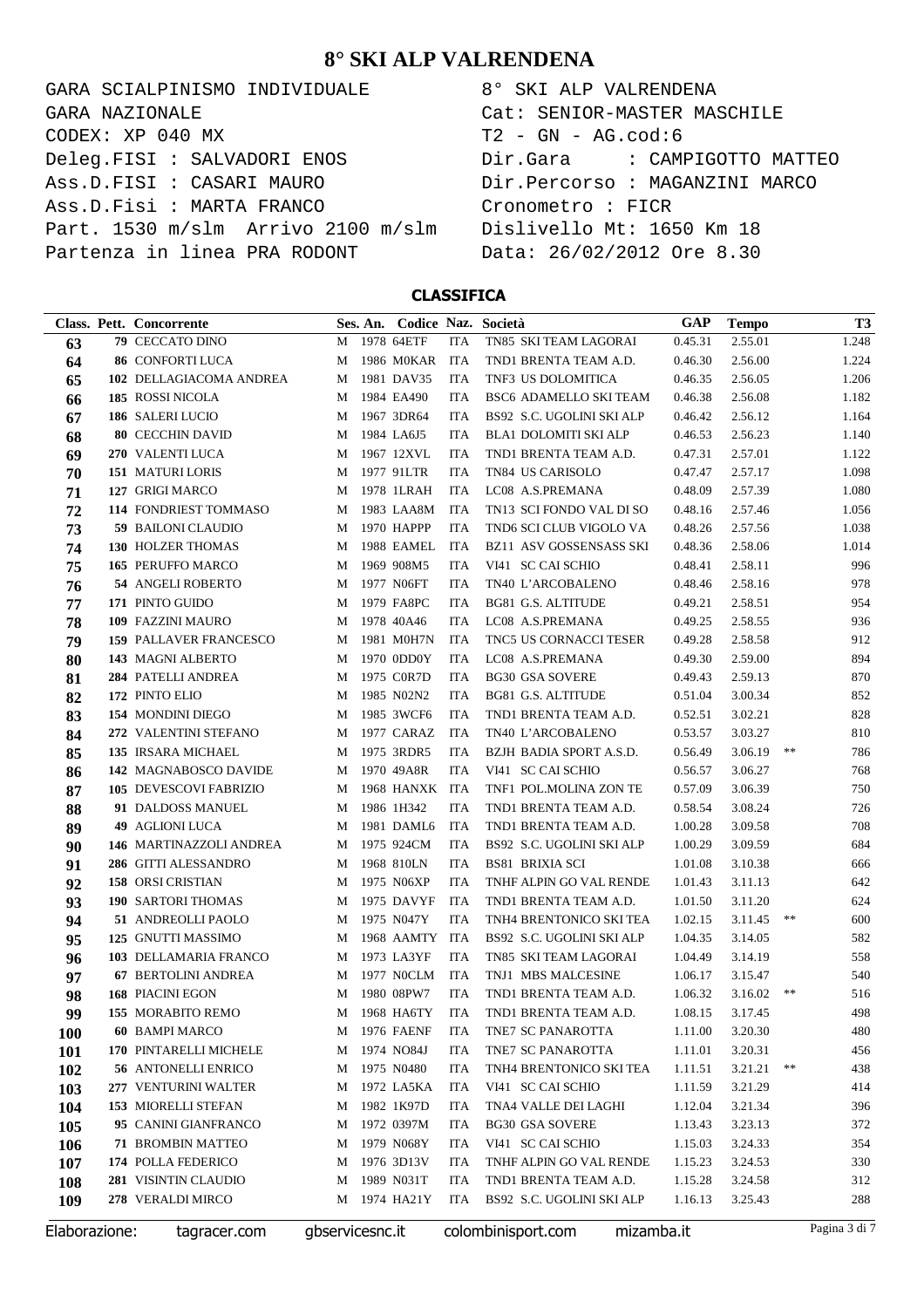GARA SCIALPINISMO INDIVIDUALE CODEX: XP 040 MX Deleg.FISI : SALVADORI ENOS Ass.D.FISI : CASARI MAURO Ass.D.Fisi : MARTA FRANCO Part. 1530 m/slm Arrivo 2100 m/slm Partenza in linea PRA RODONT GARA NAZIONALE

| 8° SKI ALP VALRENDENA                      |
|--------------------------------------------|
| Cat: SENIOR-MASTER MASCHILE                |
| T2 - GN - AG.cod:6                         |
| Dir.Gara                 CAMPIGOTTO MATTEO |
| Dir.Percorso : MAGANZINI MARCO             |
| Cronometro : FICR                          |
| Dislivello Mt: 1650 Km 18                  |
| Data: 26/02/2012 Ore 8.30                  |

#### **CLASSIFICA**

|            | Class. Pett. Concorrente      |   | Ses. An. Codice Naz. Società |     |                               | GAP     | <b>Tempo</b> |    | T <sub>3</sub> |
|------------|-------------------------------|---|------------------------------|-----|-------------------------------|---------|--------------|----|----------------|
| <b>110</b> | <b>83 CHIOUA ANDREA</b>       |   | M 1986 N0ATK                 | ITA | TN18 SCI CLUB TUENNO          | 1.17.31 | 3.27.01      |    | 270            |
| 111        | 188 SALVATERRA MARCO          |   | M 1978 M0M80                 | ITA | TND1 BRENTA TEAM A.D.         | 1.19.38 | 3.29.08      |    | 252            |
| 112        | 274 VARANO FELICE             |   | M 1975 44672                 | ITA | TN40 L'ARCOBALENO             | 1.19.48 | 3.29.18      |    | 228            |
| 113        | 163 PEDRAZZINI ALFRED         |   | M 1970 EANYD                 | ITA | <b>BG30 GSA SOVERE</b>        | 1.20.27 | 3.29.57      |    | 210            |
| 114        | 128 GRISI FRANCESCO           |   | M 1973 496VA                 | ITA | VR05 SCI NORDICO PRISMA       | 1.23.36 | 3.33.06      |    | 186            |
| 115        | 167 PEZZATO CLAUDIO           |   | M 1971 43952                 | ITA | TN40 L'ARCOBALENO             | 1.26.33 | 3.36.03      |    | 168            |
| 116        | 110 FEDELI ENZO               |   | M 1967 LA5K9                 | ITA | VI41 SC CAI SCHIO             | 1.29.04 | 3.38.34      | ** | 144            |
| 117        | 182 REVERSI IVAN              | M | 1975 CAJVE                   | ITA | TND5 S.C.OUATTRO VILLE        | 1.32.42 | 3.42.12      |    | 126            |
| 118        | 203 TOSI MARCO                | M | 1984 N0JZJ                   | ITA | BS92 S.C. UGOLINI SKI ALP     | 1.33.31 | 3.43.01      |    | 102            |
| 119        | 111 FEDRIZZI ERICH            |   | M 1980 FA9Y0                 | ITA | TND5 S.C.QUATTRO VILLE        | 1.46.46 | 3.56.16      |    | 84             |
| 120        | 81 CESCATO DENIS              |   | M 1978 FA7R0                 | ITA | TNJF A.S.D. G.S. PAVIONE      | 1.47.20 | 3.56.50      |    | 60             |
| 121        | 61 BANTERLA ALESSANDRO        |   | M 1980 N0536                 | ITA | TNJF A.S.D. G.S. PAVIONE      | 1.47.21 | 3.56.51      |    | 42             |
| 122        | 198 TAVERNARO CRISTIAN        |   | M 1973 1LCFX                 | ITA | TNE0 SKI TEAM PAGANELL        | 2.04.57 | 4.14.27      |    | 18             |
|            | 104 DELVAI MAURO              |   | M 1977 85RCH                 | ITA | TNE8 ASD CAURIOL              |         | <b>DNS</b>   |    |                |
|            | 108 FACCHINELLI MARCO         |   | M 1980 HA8HK                 | ITA | TNH9 BOGN DA NIA              |         | <b>DNS</b>   |    |                |
|            | 115 FONTANARI ALBERTO         |   | M 1973 FAMKW ITA             |     | TNE7 SC PANAROTTA             |         | <b>DNS</b>   |    |                |
|            | 116 FONTANARI DANIELE         |   | M 1973 FAMKX ITA             |     | TNE7 SC PANAROTTA             |         | <b>DNS</b>   |    |                |
|            | 120 GIACOMINI MIRCO           |   | M 1973 NOHPN                 | ITA | BS92 S.C. UGOLINI SKI ALP     |         | <b>DNS</b>   |    |                |
|            | 122 GIORDANI STEFANO          |   | M 1987 LA0TF                 | ITA | BSC6 ADAMELLO SKI TEAM        |         | <b>DNS</b>   |    |                |
|            | 131 INNERHOFER PAUL           |   | M 1974 8094W                 | ITA | BZLJ SKIALPRACE AHRNTA        |         | <b>DNS</b>   |    |                |
|            | 137 LAUTON CORNELIO           |   | M 1982 M02KZ                 | ITA | TNH9 BOGN DA NIA              |         | <b>DNS</b>   |    |                |
|            | 138 LUCAS ARQUIN              |   | M 1981 80AFV                 | ITA | <b>BZE2 ASV MARTELL/RAIFF</b> |         | <b>DNS</b>   |    |                |
|            | 148 MASTROTTO MICHELE         | M | 1980 EA6YL                   | ITA | VI49 SC CAI SCHIO             |         | <b>DNS</b>   |    |                |
|            | 156 MORANDINI MARCO           |   | M 1970 70W3K                 | ITA | TNE8 ASD CAURIOL              |         | <b>DNS</b>   |    |                |
|            | 160 PANELATTI NICOLA          |   | M 1981 M0M7Z                 | ITA | TND1 BRENTA TEAM A.D.         |         | <b>DNS</b>   |    |                |
|            | 162 PAROLINI MARCO            |   | M 1971 64L6C                 | ITA | TND1 BRENTA TEAM A.D.         |         | <b>DNS</b>   |    |                |
|            | 169 PILATI MICHELE            |   | M 1982 A107F                 | ITA | TND5 S.C.QUATTRO VILLE        |         | <b>DNS</b>   |    |                |
|            | 173 PIZZOLATO ALESSANDRO      |   | M 1977 M04Z0                 | ITA | VI49 SC CAI SCHIO             |         | <b>DNS</b>   |    |                |
|            | 178 RADOVAN MATTEO            |   | M 1974 1AX58                 | ITA | TND1 BRENTA TEAM A.D.         |         | <b>DNS</b>   |    |                |
|            | 179 REDOLFI MARCO             |   | M 1984 FA315                 | ITA | TN13 SCI FONDO VAL DI SO      |         | <b>DNS</b>   |    |                |
|            | 181 REMEDIO GIACOMO           |   | M 1987 61D1T                 | ITA | BS92 S.C. UGOLINI SKI ALP     |         | <b>DNS</b>   |    |                |
|            | 193 SOMMADOSSI RUDI           |   | M 1981 EAR14                 | ITA | TNA4 VALLE DEI LAGHI          |         | <b>DNS</b>   |    |                |
|            | 196 STERLI MARIO              | M | 1967 1LENC                   | ITA | BSC6 ADAMELLO SKI TEAM        |         | <b>DNS</b>   |    |                |
|            | 197 TAUFER ALESSANDRO         |   | M 1981 6898T                 | ITA | TV36 SCI CLUB VALDOBBA        |         | <b>DNS</b>   |    |                |
|            | <b>199 TESTINI ROBERTO</b>    | M | 1969 03LH1                   | ITA | BSC6 ADAMELLO SKI TEAM        |         | <b>DNS</b>   |    |                |
|            | 202 TOLLER PIETRO             |   | M 1983 NO14X                 | ITA | TNA4 VALLE DEI LAGHI          |         | <b>DNS</b>   |    |                |
|            | 273 VANZETTA TIZIANO          | M | 1988 4L35F                   | ITA | TNE8 ASD CAURIOL              |         | DNS          |    |                |
|            | 279 VERGINER ROMAN            | M | 1987 3RDPP                   | ITA | <b>BZLJ SKIALPRACE AHRNTA</b> |         | <b>DNS</b>   |    |                |
|            | 282 ZENI MATTEO               | M | 1980 53E0Y                   | ITA | TND1 BRENTA TEAM A.D.         |         | <b>DNS</b>   |    |                |
|            | 50 AGOSTINI MICHELE           | M | 1969 NOEZA                   | ITA | TNE7 SC PANAROTTA             |         | <b>DNS</b>   |    |                |
|            | 52 ANGELI MICHELE             | M | 1977 M0MPJ                   | ITA | <b>BSC6 ADAMELLO SKI TEAM</b> |         | <b>DNS</b>   |    |                |
|            | 57 ARMANI REMO                | M | 1967 1JLLX                   | ITA | BS92 S.C. UGOLINI SKI ALP     |         | DNS          |    |                |
|            | <b>66 BERNARDI ALBERTO</b>    | M | 1979 EAM1Y                   | ITA | TNA4 VALLE DEI LAGHI          |         | DNS          |    |                |
|            | 70 BRESSAN ALESSANDRO         | M | 1972 C0W24                   | ITA | TN40 L'ARCOBALENO             |         | <b>DNS</b>   |    |                |
|            | <b>72 BROSEGHINI GIANLUCA</b> | M | 1976 DA3HR                   | ITA | TNA4 VALLE DEI LAGHI          |         | <b>DNS</b>   |    |                |
|            | <b>74 CANELLA TIZIANO</b>     | M | 1989 3CW5A                   | ITA | TND1 BRENTA TEAM A.D.         |         | DNS          |    |                |
|            | 84 CINZOL GIANCARLO           | M | 1968 1KAKN                   | ITA | TNH3 BOGN DA NIA              |         | <b>DNS</b>   |    |                |

Elaborazione: tagracer.com gbservicesnc.it colombinisport.com mizamba.it Pagina 4 di 7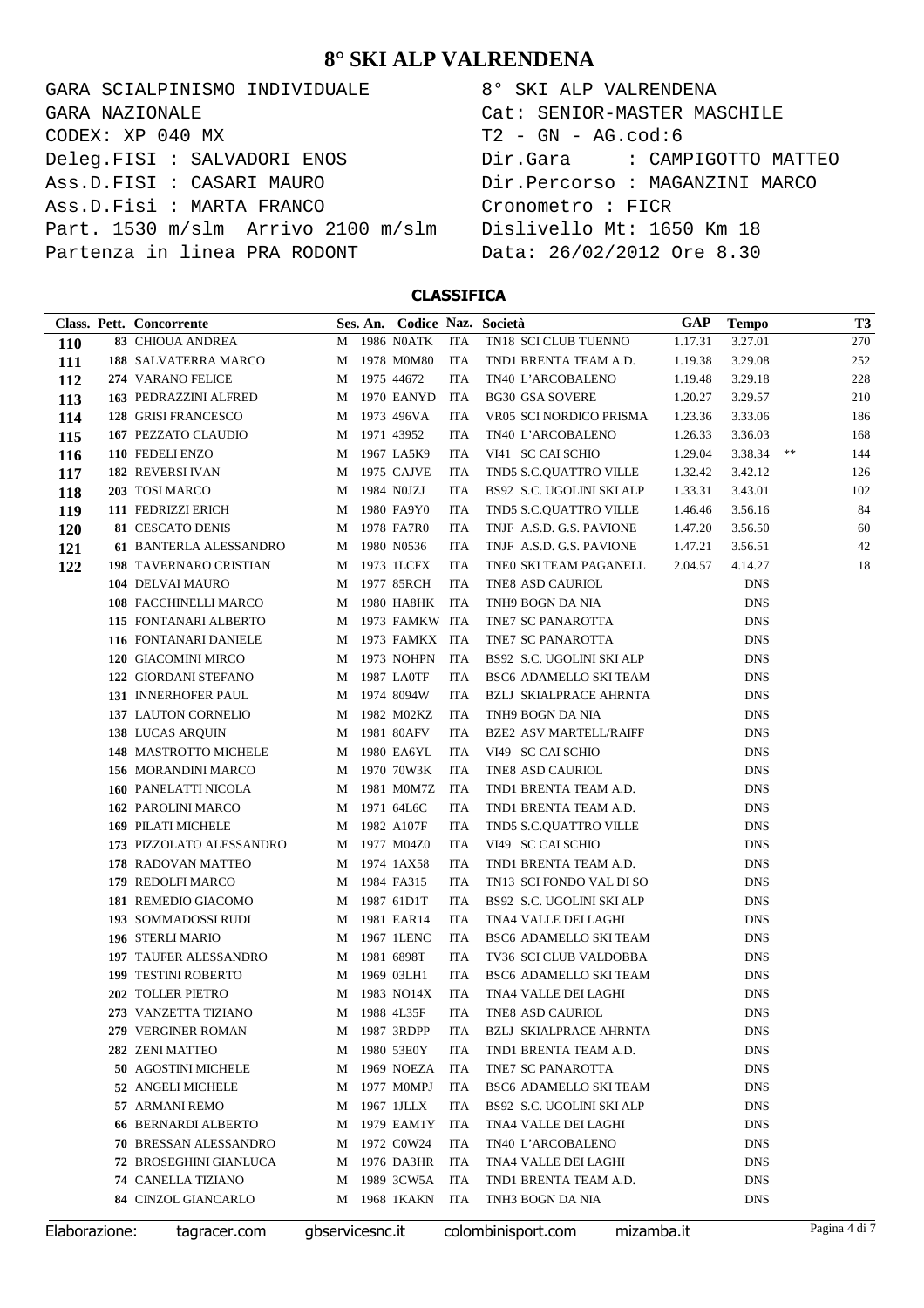| GARA SCIALPINISMO INDIVIDUALE      | 8° SKI ALP VALRENDENA          |
|------------------------------------|--------------------------------|
| GARA NAZIONALE                     | Cat: SENIOR-MASTER MASCHILE    |
| CODEX: XP 040 MX                   | $T2 - GN - AG.cod:6$           |
| Deleg.FISI : SALVADORI ENOS        | Dir.Gara : CAMPIGOTTO MATTEO   |
| Ass.D.FISI : CASARI MAURO          | Dir.Percorso : MAGANZINI MARCO |
| Ass.D.Fisi : MARTA FRANCO          | Cronometro : FICR              |
| Part. 1530 m/slm Arrivo 2100 m/slm | Dislivello Mt: 1650 Km 18      |
| Partenza in linea PRA RODONT       | Data: 26/02/2012 Ore 8.30      |

| 8° SKI ALP VALRENDENA          |
|--------------------------------|
| Cat: SENIOR-MASTER MASCHILE    |
| T2 - GN - AG.cod:6             |
|                                |
| Dir.Percorso : MAGANZINI MARCO |
| Cronometro : FICR              |
| Dislivello Mt: 1650 Km 18      |
| Data: 26/02/2012 Ore 8.30      |

### **CLASSIFICA**

| Class. Pett. | Concorrente                 |   | Ses. An. | Codice Naz. |            | Società                         | <b>GAP</b> | <b>Tempo</b> | <b>T3</b>     |
|--------------|-----------------------------|---|----------|-------------|------------|---------------------------------|------------|--------------|---------------|
|              | <b>89 CRISTINI MANUEL</b>   | M |          | 1981 HAKZ2  | <b>ITA</b> | BS92 S.C. UGOLINI SKI ALP       |            | <b>DNS</b>   |               |
|              | 94 DE CARLI ENRICO          | M |          | 1982 HATYY  | <b>ITA</b> | BL28 S.C. PONTE DELLE AL        |            | <b>DNS</b>   |               |
| 123          | <b>GNOSINI MATTEO</b>       | M |          | 1989 N0H6M  | <b>ITA</b> | TND1 BRENTA TEAM A.D.           |            | <b>DNF</b>   |               |
| 124          | <b>GNOSINI ENRICO</b>       | M |          | 1984 1H1J3  | <b>ITA</b> | TND1 BRENTA TEAM A.D.           |            | <b>DNF</b>   |               |
| 205          | <b>TRENTINAGLIA ALESSIO</b> | M |          | 1983 N0K6M  | <b>ITA</b> | TN22 SCI CLUB CIMA DODI         |            | <b>DNF</b>   |               |
|              | 53 ANGELI PAOLO             | M |          | 1980 N06FV  | <b>ITA</b> | TN40 L'ARCOBALENO               |            | <b>DNF</b>   |               |
| 87.          | <b>CORRADINI FEDERICO</b>   | M |          | 1978 DAEMZ  | <b>ITA</b> | TNC5 US CORNACCI TESER          |            | <b>DNF</b>   |               |
|              | 92 DALLA VENEZIA LUCA       | M |          | 1978 553RN  | <b>ITA</b> | <b>BLA1 DOLOMITI SKI ALP</b>    |            | <b>DNF</b>   |               |
| 107          | <b>DUSI EMILIANO</b>        | M |          | 1979 N04WJ  | <b>ITA</b> | TND1 BRENTA TEAM A.D.           |            | <b>DNQ</b>   | *             |
| 119          | <b>GHIDINELLI LUCA</b>      | M |          | 1973 09NA7  | <b>ITA</b> | <b>BS31 ORGANIZZAZIONE SC</b>   |            | <b>DNQ</b>   | $\ast$        |
|              | 183 RICCI GIANLUCA          | M |          | 1973 48RMP  | <b>ITA</b> | BS92 S.C. UGOLINI SKI ALP       |            | <b>DNQ</b>   | $\ast$        |
|              | 191 SCAIA ROBERTO           | M |          | 1981 DAVYM  | <b>ITA</b> | TND1 BRENTA TEAM A.D.           |            | <b>DNQ</b>   | $\ast$        |
|              | <b>195 STEGER THOMAS</b>    | M |          | 1968 67XW1  | <b>ITA</b> | <b>BZJL A.S.D. SKIALPRACE V</b> |            | <b>DNQ</b>   | $\ast$        |
| 204          | <b>TREDO DAVIDE</b>         | M |          | 1980 NO695  | <b>ITA</b> | TN40 L'ARCOBALENO               |            | <b>DNQ</b>   | *             |
| 209          | VAGLIA CAMILLO              | M |          | 1986 1JMML  | <b>ITA</b> | BS92 S.C. UGOLINI SKI ALP       |            | <b>DNQ</b>   | *             |
|              | 271 VALENTI RICCARDO        | M |          | 1970 004D3  | <b>ITA</b> | TND1 BRENTA TEAM A.D.           |            | <b>DNQ</b>   |               |
|              | <b>58 AYACHE MARC</b>       | M |          | 1971 NOJM8  | <b>ITA</b> | BS92 S.C. UGOLINI SKI ALP       |            | <b>DNQ</b>   | *             |
|              | 98 DEFLORIAN PAOLO          | M |          | 1968 72WNE  | <b>ITA</b> | <b>TNC5 US CORNACCI TESER</b>   |            | <b>DNQ</b>   | $\frac{1}{2}$ |

\* ATLETA SQUALIFICATO PER RAMPONI NON INDOSSATI

\*\* 2 MINUTI DI PENALITA' PER IBRAGO NON REGOLARE

**LA GIURIA**

| Elaborazione: | tagracer.com                  |   | gbservicesnc.it |            | colombinisport.com              | mizamba.it |         |    | Pagina 5 di 7 |
|---------------|-------------------------------|---|-----------------|------------|---------------------------------|------------|---------|----|---------------|
| 24            | 166 PEVERADA GIANFRANCO       | M | 1963 AAKOV      | <b>ITA</b> | BS92 S.C. UGOLINI SKI ALP       | 0.53.14    | 3.17.42 | ** | 798           |
| 23            | <b>18 DECARLI NICOLA</b>      | M | 1962 53CLV      | <b>ITA</b> | TNE7 SC PANAROTTA               | 0.53.08    | 3.17.36 | ** | 852           |
| 22            | <b>43 SPAGNOLLI VINCENZO</b>  | M | 1957 CA3P4      | <b>ITA</b> | TNA4 VALLE DEI LAGHI            | 0.52.29    | 3.16.57 |    | 906           |
| 21            | 22 FERRARI FABRIZIO           | M | 1966 EA7TY      | <b>ITA</b> | TND1 BRENTA TEAM A.D.           | 0.52.06    | 3.16.33 |    | 960           |
| 20            | <b>37 PANCHERI GINO</b>       | М | 1966 85PYW      | <b>ITA</b> | TND1 BRENTA TEAM A.D.           | 0.51.40    | 3.16.08 | ** | 1.014         |
| 19            | <b>14 CATTANI DIEGO</b>       | M | 1959 A0Y66      | <b>ITA</b> | TND1 BRENTA TEAM A.D.           | 0.41.58    | 3.06.25 |    | 1.068         |
| 18            | 24 FRIZZO DAVIDE              | M | 1965 DA8DL      | <b>ITA</b> | TN22 SCI CLUB CIMA DODI         | 0.40.47    | 3.05.14 |    | 1.122         |
| 17            | <b>40 PASOUALINI AGOSTINO</b> | M | 1965 85CRV      | <b>ITA</b> | TN22 SCI CLUB CIMA DODI         | 0.36.27    | 3.00.54 |    | 1.176         |
| 16            | <b>45 TERZI LUCIANO</b>       | M | 1961 FA9YJ      | <b>ITA</b> | TNHF ALPIN GO VAL RENDE         | 0.36.18    | 3.00.46 |    | 1.230         |
| 15            | 20 DEFLORIAN GIORGIO          | M | 1964 702YK      | <b>ITA</b> | <b>TNC5 US CORNACCI TESER</b>   | 0.35.38    | 3.00.05 |    | 1.278         |
| 14            | <b>19 DEFLORIAN CLAUDIO</b>   | M | 1964 53H6W      | <b>ITA</b> | TNF3 US DOLOMITICA              | 0.31.35    | 2.56.03 |    | 1.332         |
| 13            | 9 BORTOLUZZI ALESSANDRO       | M | 1956 73PEH      | <b>ITA</b> | BL28 S.C. PONTE DELLE AL        | 0.30.28    | 2.54.56 |    | 1.386         |
| 12            | <b>41 PODETTI PAOLO</b>       | M | 1965 HA53T      | <b>ITA</b> | TN13 SCI FONDO VAL DI SO        | 0.27.27    | 2.51.54 |    | 1.440         |
| 11            | <b>36 MONDINI VALERIO</b>     | M | 1962 AA251      | <b>ITA</b> | <b>BSC6 ADAMELLO SKI TEAM</b>   | 0.26.44    | 2.51.12 |    | 1.494         |
| 10            | 207 UBALDI DAVID              | M | 1966 EA6P6      | <b>ITA</b> | TNA4 VALLE DEI LAGHI            | 0.24.11    | 2.48.38 |    | 1.548         |
| 9             | 285 SALVALAI GIOVAN BATTISTA  | M | 1965 EA4R0      | <b>ITA</b> | 1235 UGOLINI SKIALP VAL         | 0.23.35    | 2.48.02 |    | 1.602         |
| 8             | <b>30 IORIATTI GIULIANO</b>   | M | 1964 DANF9      | <b>ITA</b> | TN40 L'ARCOBALENO               | 0.21.40    | 2.46.07 |    | 1.656         |
| 7             | <b>10 BUGNA MARINO</b>        | М | 1964 A1H9F      | <b>ITA</b> | TND1 BRENTA TEAM A.D.           | 0.21.16    | 2.45.43 |    | 1.710         |
| 6             | 31 LIRA GIANCARLO             | M | 1965 85LYD      | <b>ITA</b> | TN22 SCI CLUB CIMA DODI         | 0.19.42    | 2.44.10 |    | 1.764         |
| 5             | 23 FORTUNATO MASSIMO          | M | 1958 4A6VL      | <b>ITA</b> | <b>BI14 LA BUFAROLA</b>         | 0.11.07    | 2.35.35 |    | 1.812         |
| 4             | 17 DE CONCINI ENRICO          | M | 1966 1H3N4      | <b>ITA</b> | TND5 S.C.OUATTRO VILLE          | 0.10.53    | 2.35.20 |    | 1.866         |
| 3             | <b>44 STIFTER HARTMANN</b>    | M | 1957 4HM4W      | <b>ITA</b> | <b>BZJL A.S.D. SKIALPRACE V</b> | 0.09.08    | 2.33.35 |    | 1.920         |
| 1<br>2        | <b>12 CAMPESTRINI CAMILLO</b> | M | 1964 C0H65      | <b>ITA</b> | TN22 SCI CLUB CIMA DODI         | 0.00.48    | 2.25.16 |    | 1.974         |
|               | <b>29 GUSMEROLI RENATO</b>    | M | 1965 04CYJ      | <b>ITA</b> | SO38 SC VALTARTANO ASD          |            | 2.24.27 |    | 2.028         |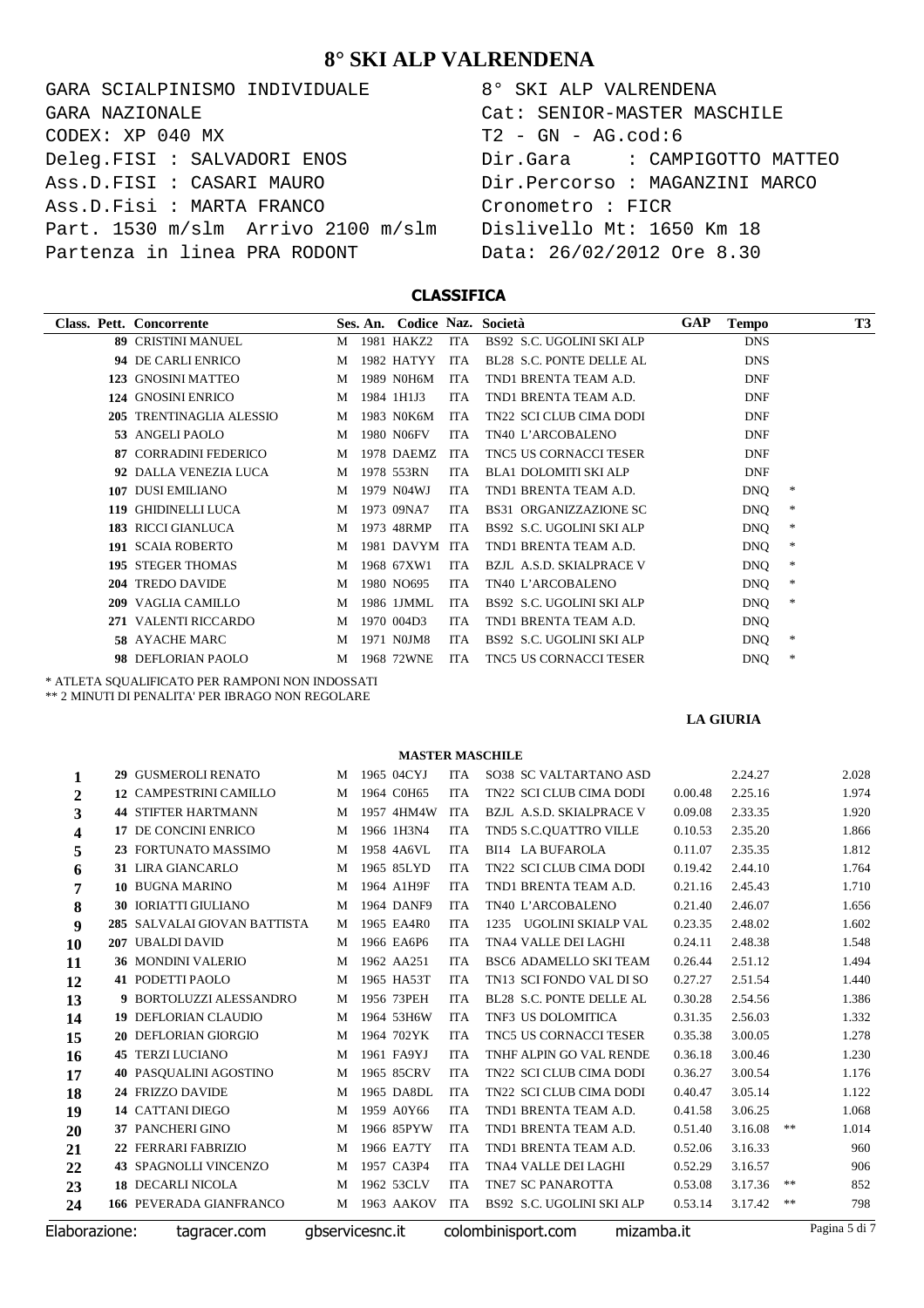GARA SCIALPINISMO INDIVIDUALE  $CODEX: XP 040 MX$ Deleg.FISI : SALVADORI ENOS Ass.D.FISI : CASARI MAURO Ass.D.Fisi : MARTA FRANCO Part. 1530 m/slm Arrivo 2100 m/slm Partenza in linea PRA RODONT GARA NAZIONALE

| 8° SKI ALP VALRENDENA                      |
|--------------------------------------------|
| Cat: SENIOR-MASTER MASCHILE                |
| T2 - GN - AG.cod:6                         |
| Dir.Gara                 CAMPIGOTTO MATTEO |
| Dir.Percorso : MAGANZINI MARCO             |
| Cronometro : FICR                          |
| Dislivello Mt: 1650 Km 18                  |
| Data: 26/02/2012 Ore 8.30                  |

#### **CLASSIFICA**

|    | Class. Pett. Concorrente      |   | Ses. An. Codice Naz. Società |            |                               | GAP     | <b>Tempo</b> |        | T <sub>3</sub> |
|----|-------------------------------|---|------------------------------|------------|-------------------------------|---------|--------------|--------|----------------|
| 25 | 34 MESSA GIAMPIETRO           |   | M 1955 51AMP                 | ITA        | TND1 BRENTA TEAM A.D.         | 0.53.31 | 3.17.58      |        | 750            |
| 26 | 5 BAZZOLI OVIDIO              | M | 1958 EA15H                   | <b>ITA</b> | TND1 BRENTA TEAM A.D.         | 0.58.55 | 3.23.22      |        | 696            |
| 27 | 287 CHIARINI GIORGIO          | M | 1962 1F78H                   | <b>ITA</b> | <b>BS81 BRIXIA SCI</b>        | 0.59.12 | 3.23.40      | **     | 642            |
| 28 | <b>48 ZINI MARCELLO</b>       | M | 1961 DA8FY                   | <b>ITA</b> | TND1 BRENTA TEAM A.D.         | 1.00.51 | 3.25.19      |        | 588            |
| 29 | <b>6 BIANCHINI ANDREA</b>     | M | 1959 DA993                   | <b>ITA</b> | TND6 SCI CLUB VIGOLO VA       | 1.01.46 | 3.26.14      | **     | 534            |
| 30 | 38 PANGRAZZI MASSIMO          | M | 1965 HAJN4                   | <b>ITA</b> | TN13 SCI FONDO VAL DI SO      | 1.02.00 | 3.26.27      |        | 480            |
| 31 | 1 ALBERTINI ALBERTO           | M | 1959 0CY3E                   | <b>ITA</b> | TND1 BRENTA TEAM A.D.         | 1.03.03 | 3.27.30      |        | 426            |
| 32 | 15 CORTIVO VANNI              | M | 1961 57P42                   | <b>ITA</b> | VI41 SC CAI SCHIO             | 1.05.12 | 3.29.39      |        | 372            |
| 33 | <b>16 DAL MASO ALESSANDRO</b> | M | 1965 74NCD                   | <b>ITA</b> | VI41 SC CAI SCHIO             | 1.06.29 | 3.30.56      |        | 318            |
| 34 | <b>8 BONFANTE LUCA</b>        | M | 1965 73D09                   | <b>ITA</b> | TN40 L'ARCOBALENO             | 1.08.58 | 3.33.25      |        | 264            |
| 35 | 27 GIACOMELLI GIANMARCO       | M | 1965 3D3WM ITA               |            | TND1 BRENTA TEAM A.D.         | 1.09.44 | 3.34.12      | **     | 216            |
| 36 | 33 MATUELLA ANSELMO           | M | 1965 42793                   | <b>ITA</b> | TND5 S.C.QUATTRO VILLE        | 1.10.08 | 3.34.36      |        | 162            |
| 37 | 4 BARBIERO LINO               | M | 1954 704XV                   | <b>ITA</b> | TN40 L'ARCOBALENO             | 1.12.15 | 3.36.43      |        | 108            |
| 38 | 7 BOGGIO PAOLO                | M | 1953 70AYH                   | <b>ITA</b> | <b>BL14 LA BUFAROLA</b>       | 1.58.42 | 4.23.10      |        | 54             |
|    | 13 CASAROTTO GIANPAOLO        | M | 1956 DA8DK                   | <b>ITA</b> | VI49 SC CAI SCHIO             |         | <b>DNS</b>   |        |                |
|    | 21 ELSLER MARTIN              | M | 1966 64CER                   | <b>ITA</b> | TN45 BELA LADINIA - SKI T     |         | <b>DNS</b>   |        |                |
|    | 25 GALLER GIANFRANCO          | M | 1964 FADJ9                   | <b>ITA</b> | TNC5 US CORNACCI TESER        |         | <b>DNS</b>   |        |                |
|    | 26 GAZZOLI FULVIO             | M | 1949 CAKPA                   | <b>ITA</b> | <b>BSC6 ADAMELLO SKI TEAM</b> |         | <b>DNS</b>   |        |                |
|    | 28 GOLLER NICOLA              | M | 1964 87AP1                   | <b>ITA</b> | TN13 SCI FONDO VAL DI SO      |         | <b>DNS</b>   |        |                |
|    | 280 MOIA FAUSTO               | M | 1948 AA2A2                   | <b>ITA</b> | <b>BSC6 ADAMELLO SKI TEAM</b> |         | <b>DNS</b>   |        |                |
|    | 3 BALZARINI LINO              | M | 1960 AA4A6                   | <b>ITA</b> | <b>BSC6 ADAMELLO SKI TEAM</b> |         | <b>DNS</b>   |        |                |
|    | <b>39 PAOLI ROBERTO</b>       | M | 1957 NOHH3                   | <b>ITA</b> | TNA4 VALLE DEI LAGHI          |         | <b>DNS</b>   |        |                |
|    | <b>46 VALCANOVER MAURO</b>    | M | 1964 HAD9E                   | <b>ITA</b> | TNE7 SC PANAROTTA             |         | <b>DNS</b>   |        |                |
|    | 2 BALDASSARRI MAURO           | M | 1960 N01JH                   | <b>ITA</b> | TND1 BRENTA TEAM A.D.         |         | <b>DNF</b>   |        |                |
|    | 32 MABELLINI MAURO            | M | 1956 1F78P                   | <b>ITA</b> | <b>BS81 BRIXIA SCI</b>        |         | <b>DNF</b>   |        |                |
|    | 11 CADINELLI GABRIELE         | M | 1962 AA25K                   | <b>ITA</b> | <b>BSC6 ADAMELLO SKI TEAM</b> |         | <b>DNO</b>   | $\ast$ |                |
|    | 42 SCALET ONORINO             | M | 1956 3CXYN                   | <b>ITA</b> | TNTE A.S. PAVIONE             |         | <b>DNO</b>   | *      |                |
|    | <b>47 ZANGHELLINI ANTONIO</b> |   | M 1966 MOLAY ITA             |            | TN22 SCI CLUB CIMA DODI       |         | <b>DNQ</b>   | *      |                |
|    |                               |   |                              |            |                               |         |              |        |                |

\* ATLETA SQUALIFICATO PER RAMPONI NON INDOSSATI

\*\* 2 MINUTI DI PENALITA' PER IBRAGO NON REGOLARE

**LA GIURIA**

**JUNIOR MASCHILE 234** BETTEGA SIMONE M 1993 85L85 ITA TV36 SCI CLUB VALDOBBA 1.37.17 1.890 **246** VANZETTA GIAN LUCA M 1994 HA9LE ITA TNE8 ASD CAURIOL 0.01.45 1.39.02 1.764<br>**229** FEDRIZZI GABRIELE M 1992 LAA8J ITA TN13 SCI FONDO VAL DI SO 0.05.10 1.42.28 1.638 **239** FEDRIZZI GABRIELE M 1992 LAA8J ITA TN13 SCI FONDO VAL DI SO 0.05.10 1.42.28 1.638<br>**231** BERNARDHT VALENTINO M 1993 M00ZL ITA TNDI BRENTA TEAM A.D. 0.06.39 1.43.57 1.512 **231** BERNARDHT VALENTINO M 1993 M00ZL ITA TND1 BRENTA TEAM A.D. 0.06.39 1.43.57 1.512 **241** LASTEI GIOVANNI M 1994 64CCR ITA TNH9 BOGN DA NIA 0.08.43 1.46.00 1.386 **233** BERTOLINI STEFANO M 1994 87F8E ITA TND1 BRENTA TEAM A.D. 0.09.52 1.47.10 1.260 **247** ZANGHELLINI LORENZO M 1993 MOC9Y ITA TN22 SCI CLUB CIMA DODI 0.09.56 1.47.13 1.134 **245** TAME' DANILO M 1994 MON8P ITA TND1 BRENTA TEAM A.D. 0.13.53 1.51.11 1.008 **238** FEDRIZZI MATTIA M 1994 DA62X ITA TNHF ALPIN GO VAL RENDE 0.20.59 1.58.17 882 **230** BAROLDI PAOLO M 1993 DAMRN ITA TNHF ALPIN GO VAL RENDE 0.21.24 1.58.41 756 **236** DE GASPERI ROBERTO M 1993 DAVAF ITA TN40 L'ARCOBALENO 0.23.47 2.01.04 630 **235** COZZINI DAVIDE M 1994 85AVH ITA TND1 BRENTA TEAM A.D. 0.34.07 2.11.25 504 **244** PALETTI ELIA M 1992 538M2 ITA TNHF ALPIN GO VAL RENDE 0.34.16 2.11.34 378 **268** PEDRETTI DAVIDE M 1993 85LVP ITA 1175 ALPIN GO VAL REND 0.34.46 2.12.03 252

Elaborazione: tagracer.com gbservicesnc.it colombinisport.com mizamba.it Pagina 6 di 7